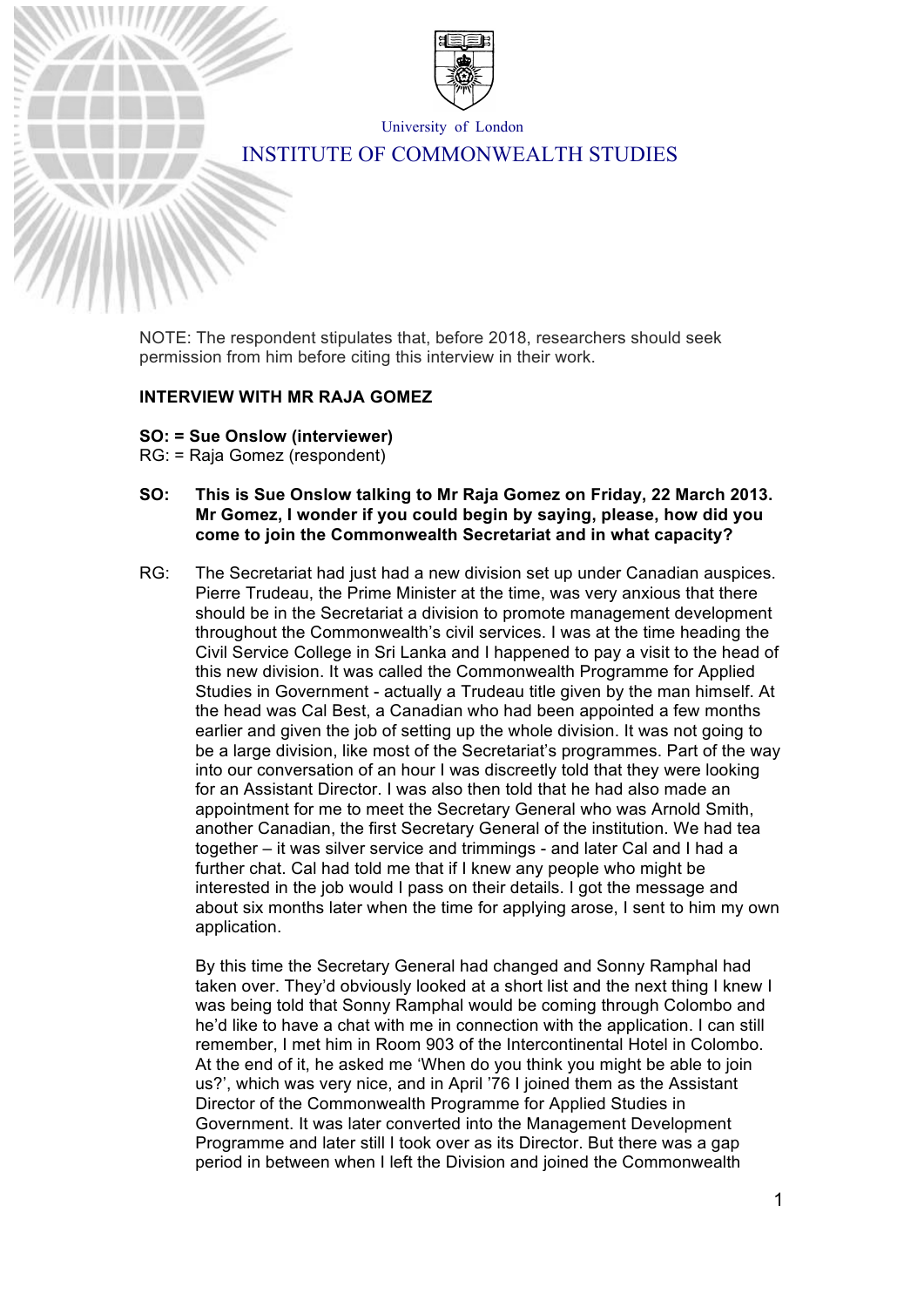Youth Programme as its Director. I was not a youth specialist but I was asked to take it on because of my working in training; they felt that the programme was a bit stuck in the dumps and they wanted something that worked the training element, which was a very strong element within the programme but had not really taken off.

To go back to the type of work that I was doing in the Programme for Applied Studies in Government: Cal and I had a completely blank sheet before us. We could do almost anything that we wanted as long as it was within the description of Applied Studies in Government.

### **SO: So as it was a new division, you were essentially setting up your own terms of reference?**

RG: That's right. Yes indeed. Cal had clearly had some instructions or conversations with the Canadians before he came – that was of course his own country - and he had a good idea of general expectations. The Canadians were funding the whole programme in stages. They paid for the programme in its first stages. I think they promised money for four years.

### **SO: Do you know the size of the budget?**

RG: Well, they paid for the Director, the Assistant Director and two other members of staff, our secretaries. That was all of the starting staff and later we had one other programme officer joining us. The project money was to come from the Commonwealth Fund for Technical Co-operation, to which of course the largest contributor was Canada; so it was a really understandable arrangement and one which worked very well. We found that we had to do some very basic stuff; for instance, we found that Commonwealth countries were not aware of what sort of training facilities were available in other Commonwealth countries in the field of management and especially the management of the Civil Service. I remember writing up with Cal a directory of training institutions within the Commonwealth that was one of our first printed efforts. People were a bit worried when they said they were going to do this, said 'Oh, this is old hat! Everyone knows about this.' We said 'You'd be surprised. People don't seem to know things exist. They don't know about it.' And when it came out we had to print it again and again and again because people simply wanted the kind of information they didn't have access to. The Commonwealth was not making use of what it had, which is really what the Commonwealth Secretariat is there for.

#### **SO: Knowledge networks?**

RG: Knowledge networks, yes. We went on with a number of projects like this and soon we had a whole range of activities going with funding from CFTC, but then I had an interesting break from my normal work in 1980 when Zimbabwe got its independence. We had pulled people together from various divisions to run the Commonwealth Election Observer Mission there and I was one of them. I ran the office in Midlands and following that when Independence Day came along and Robert Mugabe had taken over, I had an interesting call home from the Secretary General shortly after the Independence Day celebrations at the end of that day.

### **SO: Yes, so were you in Rufaro Stadium for the independence celebrations?**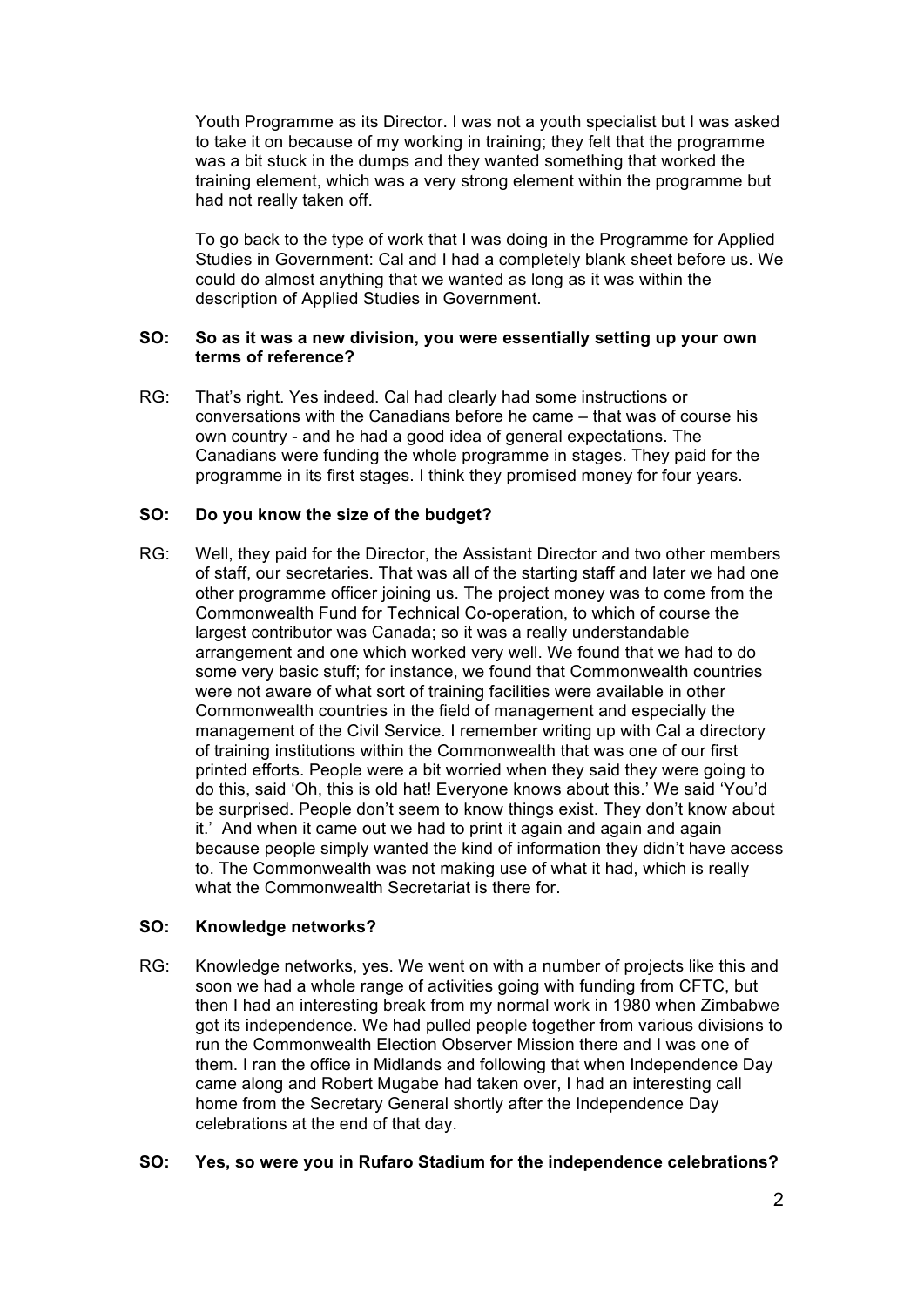RG: No, no, I was in London at home.

The SG called me from there. By this time Cal Best had left and we had an Indian who had taken over: N P Sen of Hyderabad. He came from the Indian Institute of Management there. I was surprised first of all to get a call from the Secretary General at my home when I knew he was in Harare. But he said 'I've got a very interesting assignment for you. Zimbabwe needs diplomats; they've got to send in Ambassadors all around. Clearly they can't depend on the people they had who were very few anyway because all our external relationships in Southern Rhodesia had broken down and I want you to set up a training course for these people'. I had three questions, 'how far away are we, i.e. how many weeks preparation do we have? Where do we get the money from? And why me?'

### **SO: Those are very forthright questions.**

RG: I was not a Foreign Office diplomat. I was a diplomat by rank in the Commonwealth Secretariat, but I was not a Foreign Office type. He said, 'I'll take your third question first. I want you to do it because you are a trainer. I can ask the political affairs boys to do it, but they would be a different kind of training. You will have to start from scratch and I think that's where we will rely on your training capacity. Of course you will draw on the Foreign Office people of various countries and the Political Affairs Division here, go ahead and speak to any of them as you want, saying you have my authority to do so, but I want you to take responsibility for the running of the programme.' Money: he said we had to find it and again 'I'll give you authority to talk to various countries and tell them what you're doing and ask them for that', and he added, 'you'll get it.'

My third question on the timeframe received the most challenging answer. He said they wanted the programme to start as early as possible, and he'd promised them 45 days. That was wonderful because it was one of the most interesting assignments I've ever had in my life and one of the jobs I've most enjoyed apart from directing Sri Lanka's Civil Service College which had given me plenty of opportunity for strategic thinking and actual delivery of lectures. I used to train much more than I was expected to do as the Director in place.

- **SO: In setting up this training programme for new Zimbabwean diplomats, you were obviously obliged to set up the actual structure of the course. Were you obliged to find the funding for it? And what was the extent of your international liaison? What were the networks that you drew on?**
- RG: This illustrates for me again the strength of Commonwealth networks. Fortunately because of the work I'd been doing with Cal, I had links to various Civil Service Colleges and some of the people. But I just had to take the phone and start talking to people. I was given names by High Commissioners, whom to contact, et cetera. For Canada one of the names I was given was that of Lewis Perinbam – I had been to CIDA and in the Foreign Office there at that time and one couldn't have thought of a better person to contact in Canada. He had an enormous network of connections and I was given names of people to contact. I was given the promise of funds by all those people.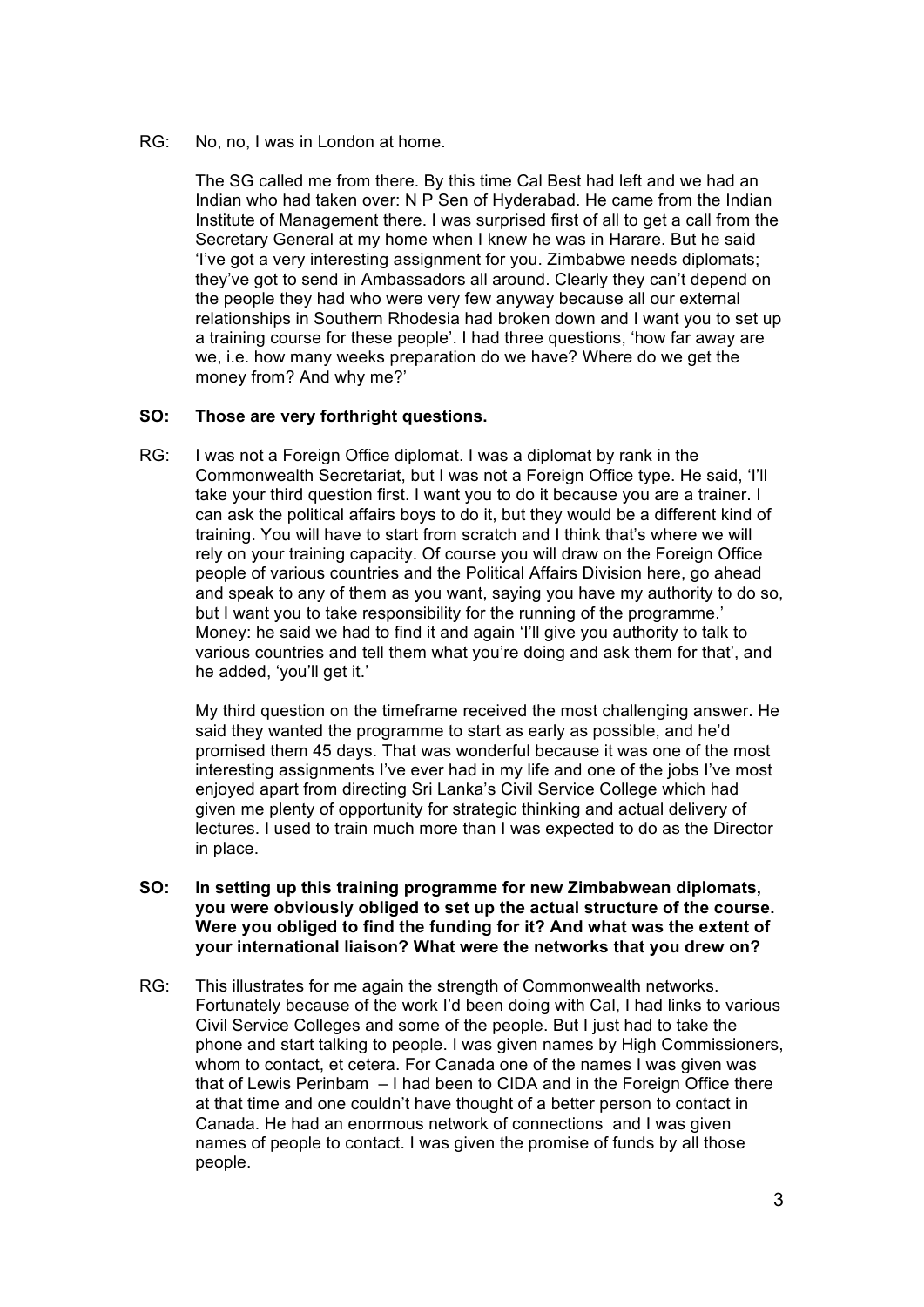- **SO: Mr Gomez, were you aware of the source of the political idea for training Zimbabwe diplomats? Was this a direct request from the new Zimbabwean leadership, obviously recognising that as a liberation movement they weren't trained diplomats? The Commonwealth Secretariat had provided the administrative backup for the ZANU and ZAPU delegations behind the Lancaster House negotiations in London. Or had the idea originated from within the Canadian Foreign Service? Do you know if the Canadian Foreign Minister at the time, Flora McDonald suggested it, or had Joe Clark, the Canadian Prime Minister suggested it?**
- RG: It could have been suggested to the Prime Minister of Zimbabwe by various people but as I had it from the Secretary General it was a request made to him by Robert Mugabe and he was passing it on. So we set about it, and got round to creating all the connections. I had seen the Commonwealth in action before in a way that I'd greatly admired in the way that the CFTC did its work. The CFTC had a great ability, the greatest ability I've ever seen to put an expert in place in a country at very, very short notice. So this challenge would be nothing new; the Commonwealth Secretariat was quite used to that kind of thing. Working fast, getting the people who are needed into place quickly. The Commonwealth at that time, and I hope now, had a capacity to respond to that kind of thing when the Secretariat had a request from a member government. And this was of course a very special case; I had huge amounts of goodwill on my side and we started the first course in a little short of 45 days.

#### **SO: So how many people did you have assisting you? How big was the cohort you trained?**

RG: We had, I think, on the first course about 12 or 15 would-be diplomats; not all of them would be going out, and not all of them would be High Commissioners or Ambassadors, but people who were to staff the place in other capacities as well. They had to know everything from the use of gathering newspaper clippings in a High Commission to the formalities of being a High Commissioner. So we had different people from different countries exchanging experiences individually and as panels and delivering advice and knowledge to these people in a way that they could absorb in a week or 10 days at a time. We ran, I think, a total of five courses over about two years and it was a great pleasure thereafter, being in my office in London to have various Zimbabwean diplomats whenever they passed through London dropping in on me. It was really lovely and that was one of the greatest adventures - I can't think of any other word for it - that I've ever had and one that I greatly enjoyed. In that effort, as I'd seen in the CFTC, I saw what the Commonwealth can do when it sets its mind to it, which other organisations, international organisations just cannot do. Not because they don't have the capacity or finance but because their size, their bureaucracies, and their methods of finding and utilising money are so very different.

### **SO: So it was a question of the degree of flexibility and autonomy which comes with smaller organisations, but then which have extraordinary networks of expertise?**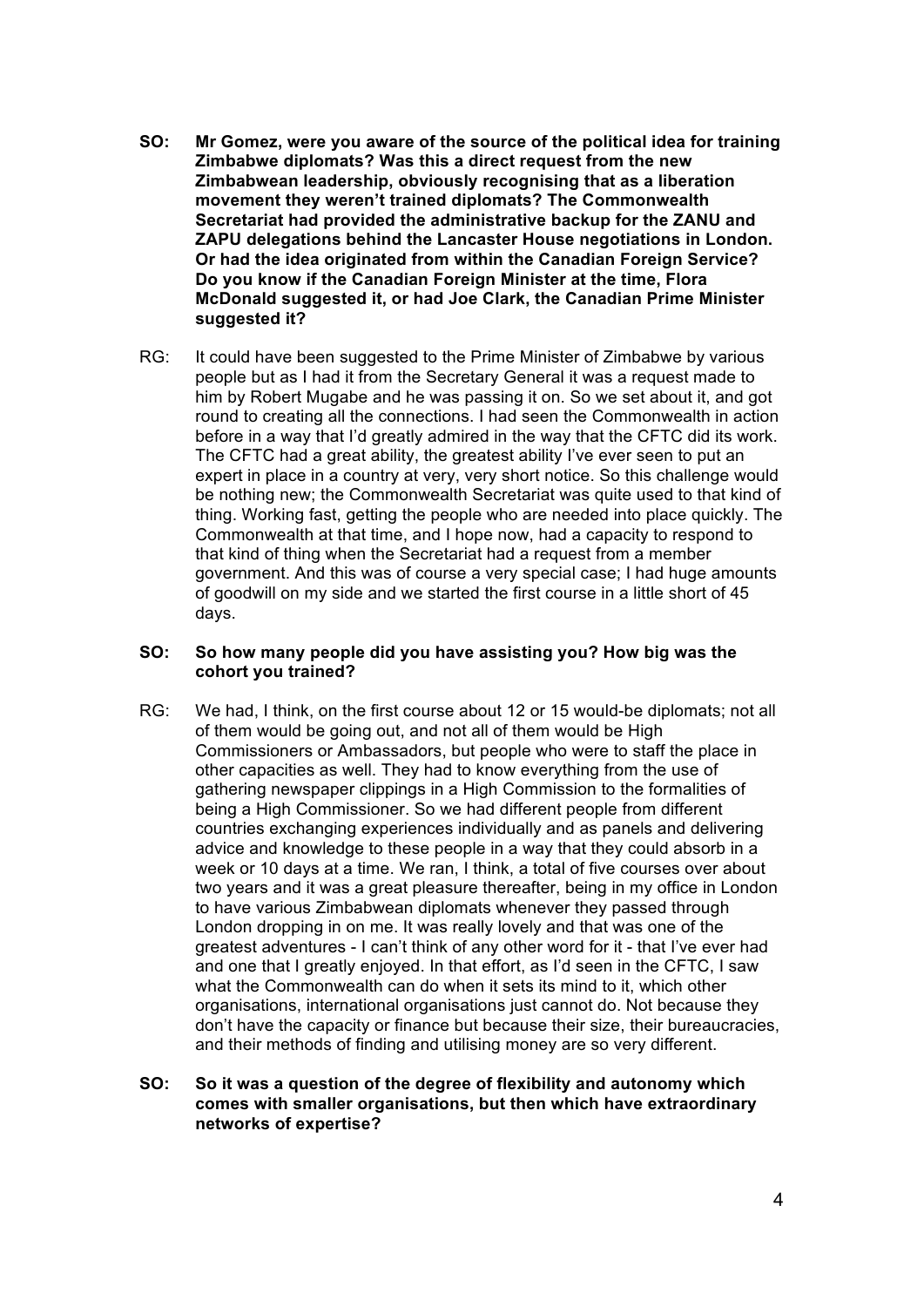RG: That's a good summary. The smaller organisation has to depend on building up good networks and if those networks crash, or if they fail, or if they become untrustworthy, then they just have no hope of coming up with the same standards as the larger ones.

### **SO: This is a fascinating infusion of good business practice, astute diplomacy and most cost-efficient use of resources?**

- RG: Absolutely. The Commonwealth Secretariat at the time I was there, and I hope now again, was exceedingly effective in its use of resources. Salaries weren't high. But in all ways it was very resource efficient and it was an absolute delight to work in that kind of context. Again the co-operation between and among divisions was very great. I could go to the Education Programme and ask them 'Look, you must have had this sort of experience before. I'm coming across it for the first time in the Civil Service Colleges. What would you suggest I do in this kind of thing?' And I would have a whole range of experiences from across the Commonwealth being laid in front of me.
- **SO: There was considerable political investment across the international community for Zimbabwe to work as a multi-racial society, and a modified capitalist political economy, so that it could offer a role-model for apartheid South Africa in terms of transition. Were you aware of this weight of expectation behind your work? Or were you looking at this in an isolated context, that what you're doing in Zimbabwe wasn't going to be replicated elsewhere?**
- RG: I think it was a bit of both. Zimbabwe was a very special case but we were well aware that whatever we did in Zimbabwe would be looked upon very carefully by others. They might want to imitate it or to examine any deficiencies. But again we didn't feel threatened by that kind of thinking because it was a challenge, but in no way did we feel that we were being held back because of the threat of possible failure or something like that. No, we didn't think in terms of failure.

### **SO: Do you know if this kind of model was in any way rolled out for the ANC, providing training for future diplomats in the South African transition?**

RG: I don't think they did the same kind of thing and perhaps the same kind of effort wasn't necessary.

### **SO: I appreciate the Department of Foreign Affairs in South Africa had the greater weight of experience and representation. After all, South Africa did not have the total pariah status of Rhodesia between 1965-1980.**

RG: Yes, and they had been getting ready for participating in Commonwealth work et cetera for a long time. I remember attending a talk given by the last Ambassador of South Africa before they rejoined the Commonwealth. He was asked a question from the floor about what sort of international links South Africa would look to and what would be the importance of the Commonwealth in them. I think this was a talk at the RCS. His answer stuck in my head. He said, 'I'm perfectly sure that the new government will want to make contacts with the Commonwealth very, very early'; as we know it was one of the first contacts that they made. He added, 'the Commonwealth will be able to give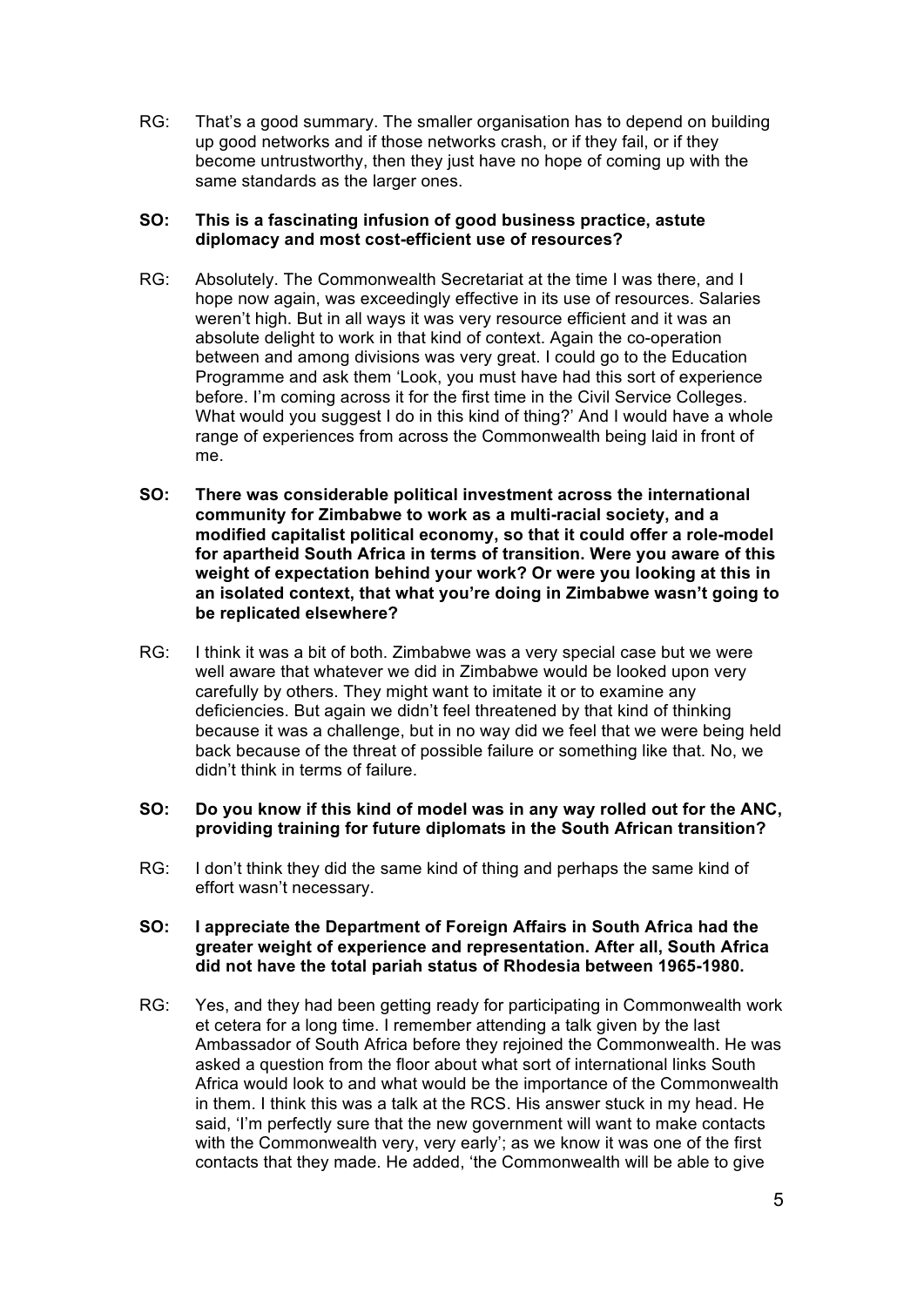them a network of countries to work with which no other international organisation would be able to do. The European Union and the United Nations will give assistance of different sorts but for sheer networking capacity, I would fancy they would rely on the Commonwealth in the first instance', which is exactly what they did.

**SO: Oliver Tambo described it to Sonny Ramphal that it was the government of South Africa which had left the Commonwealth in 1961, it was not the people of South Africa - implying an idealistic, moral attachment from South African civil society. But here you're outlining the practical politics and benefits which would accrue to South Africa being back within this well-placed organisation?**

#### RG: That's correct.

### **SO: After your particularly exciting assignment down in Zimbabwe, how did your job evolve?**

RG: My job evolved in a way that I didn't anticipate. Mr Sen left us and the post wasn't advertised. That was a pretty clear indication that the Assistant Director was going to be promoted. I went off on home leave at that time and when I came back I was told that I was not taking over as the Director. The post was going to a diplomat in London who was coming to the end of his term here.

### **SO: Is that when there's a spectacular gap in the listings of senior staff?**

RG: Is there?

### **SO: I'm very struck because just looking at this list of CommSec senior staff. I was sent this by Hilary McEwan in the library. Here we have Cal Best, N P Sen and after 1981 there appears to be a gap.**

RG: No, there was no gap. That part of the gap was filled by me. What happened was that 'Inoke Faletau of Tonga, who was the Dean of the Commonwealth side of the Diplomatic Corps, found his term was ending but he wished for personal reasons to remain in London for some further time and this was looked upon as a job to which he could step in. I lost out on that opportunity.

#### **SO: Oh dear.**

RG: Of course I was disappointed but arrangements were made for me after a few months to become a Director of another division though I had not worked specifically in that area - and that was the post of Director of the Commonwealth Youth Programme. Much of its work was in training and in that sense it was right in my field of interest and skill. I was asked to boost its training programmes. We did well and in fact it was during my time that we were given an award by the UN for our work in youth development.

#### **SO: From 1984 you were in CYP.**

RG: That's right, yes. I took over as the Director of Commonwealth Youth Programme in 1984 and then somewhere in '85 or '86 'Inoke left the Secretariat.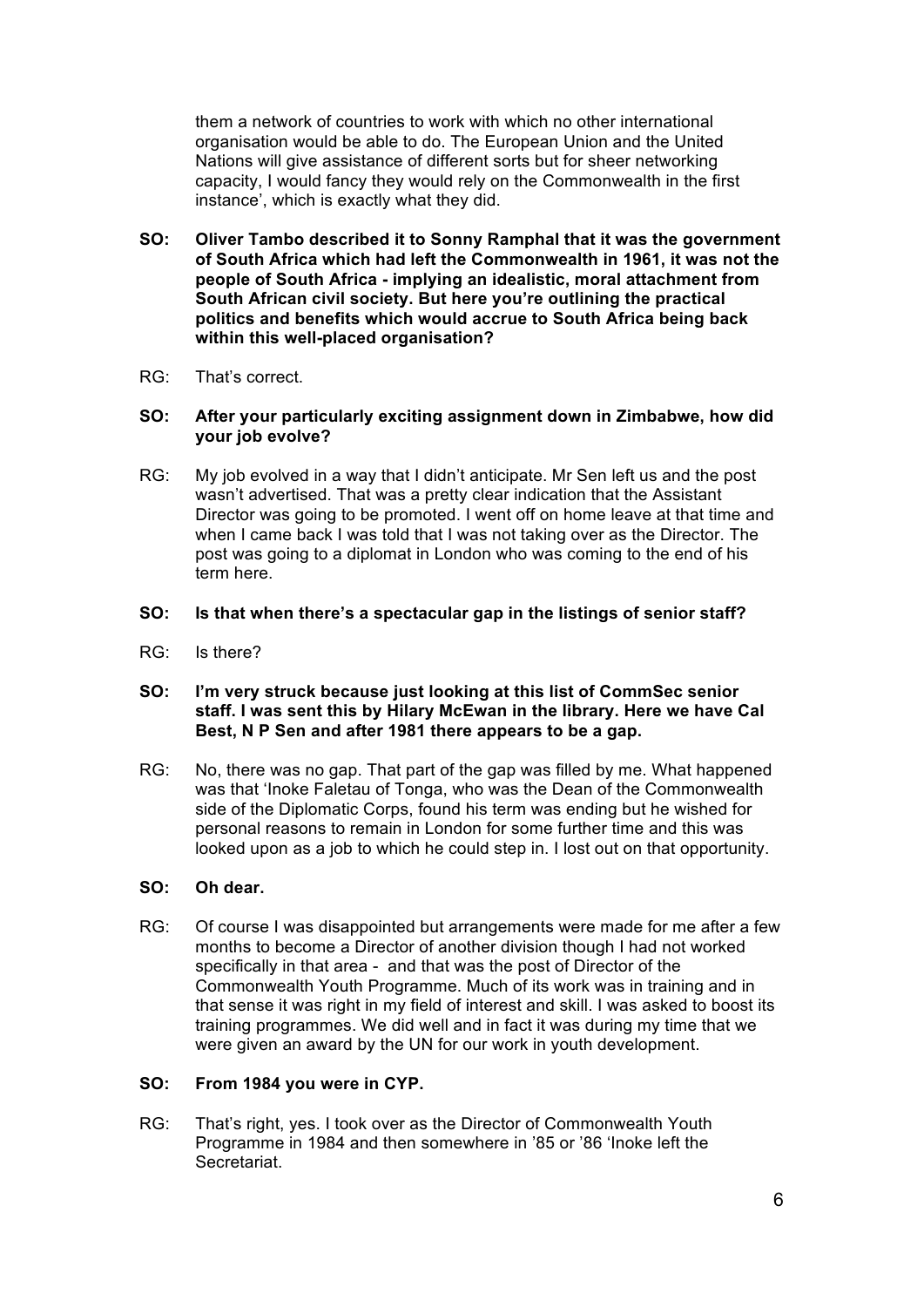### **SO: So there was a space for you?**

RG: There was a space for me again and this time I was asked about it. I was asked by Moni Malhoutra who was going to be Assistant Secretary General in charge of both divisions as it happened; whether I would like to come back to what was now called the Management Development Division. And I said there was nothing I'd like better, but I said it would be awfully disloyal of me to leave the CYP at that stage. It would be the wrong thing to do; it would give wrong messages to people. I remember his answer to me was 'I was hoping you'd say that.' So I remained on as Director of the Commonwealth Youth Programme until I finished my work with the Secretariat in 1992. But for a short period in between, I think it was '85 to '87, I did hold that post until Mohan Kaul was selected for the post. Moni Malhoutra chaired that board. I was one of the members. I think another member of the board was Vince Cable - I remember serving with Vince on a board or two. So yes, I held both Directorates concurrently for a period.

### **SO: So were the Canadians still the prime funders of Applied Studies?**

RG: No, that period had passed and we were then funded for salaries from the Secretariat and for project work as earlier from CFTC funds. We had to make out a case for each project. It all was very small by international standards; we used to go through what could sometimes be a daunting budget process; we used to have to defend our budgets before all the Directors who were pushing for their own funds at the same time.

### **SO: That sounds a gladiatorial process.**

RG: Oh yes! All Directors could ask questions about what was going on. You had to have your strategy and your thinking quite sharp and be able to answer all sorts of questions. You could find for instance a Director from, say, the Science Council asking some questions of the type that you would not have thought of, but it was a good process.

### **SO: So internal peer review, as it were?**

RG: Very much an internal peer review.

#### **SO: But was there also a battle over allocation of funds?**

RG: Oh yes, yes, but it never became a squabble. I'm sure we had some disagreements. But as long as we had good projects it was usually possible to get funds for the year's work.

#### **SO: So in terms of the project focus approach, and geographical coverage, where were your energies directed under the CYP?**

RG: Ah, that was a completely different ballgame. The CYP was very different from all the other divisions; it had its own memorandum of understanding; it had its own non-Secretariat budget. We had to find the money ourselves from member countries. Countries made direct pledges to the CYP as they did to the CFTC and to the Secretariat. For country and inter-country project work, there were scholarships and so on for people of one country to go to another.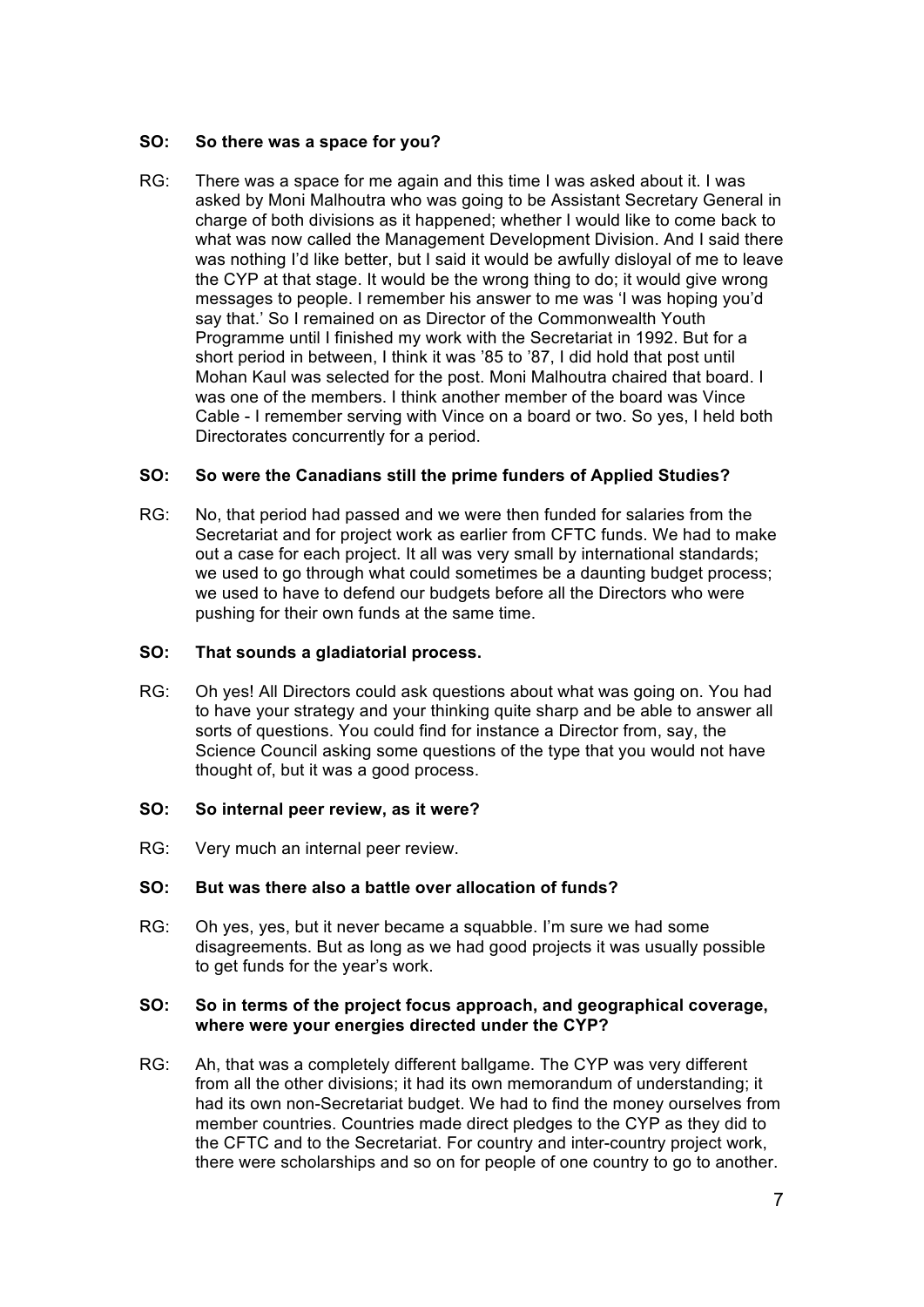But the CYP had to collect its own money from the countries and it was not an assessment as with the CFTC where it was worked out in percentages, but it was what they were all willing and able to pledge at a given time.

### **SO: So how much of your energies were on fundraising?**

RG: Quite a lot, that was a very difficult part of the CYP work and I was able to persuade them that they should stick to certain levels of funding. They weren't willing to say they would contribute so much in percentage terms but I was able to work out with them during my eight years there that they would certainly not go below - these were all informal agreements – they would certainly not go below the levels which could lead to the break up of on going programmes. The greatest problem for me was that each country pledged its funds not in sterling but in their own currencies, and that was very difficult.

### **SO: That's impossible to budget if you've got such wide currency variation.**

RG: Yes, currency variations could make the sterling budget that much smaller and I had to work in terms of sterling of course.

The CYP was also very different in that it had four regional centres. It was the only Commonwealth agency at the time which had units outside of London and I had them in Fiji for the Pacific area, in India for Asia, in Guyana for the Caribbean and in Zambia for Africa. And some of them were pretty difficult places to work in because they had their exchange problems and so on. Guyana and Zambia for instance are pretty good examples. I devoted huge amounts of time negotiating with staff on salaries, I remember being in Zambia at a time when one of the staff took me out and showed me the cost of cooking oil; it's a huge thing in Zambia --

### **SO: You would have been there during the Structure Adjustment era when, as you say, the Zambian economy went through such a dramatic contraction of incomes against spiralling costs?**

RG: Yes, That's right. Well, this man said, 'Sir, I'll show you something. Just come with me.' And he took me out. I used to live in our Youth Centre whenever I went to Zambia; it was a nice little place with good accommodation and a cafeteria – he took me to a shop outside and he showed me the cost of cooking oil that morning after breakfast. Then he said 'Will you come back with me later and have another look?' And exactly as he said; the price had gone up. It was a day-to-day change and handling staff in those circumstances was very difficult for the Regional Director. I remember once having to get on a plane and go to Zambia at three hours notice because of problems on site. I had just come for a normal day in the office; I knew there were problems in Zambia, but it was still a normal day in the office and then we got this call saying things were deteriorating there, even possible violence and so on. Moni and I had a discussion, he went to the Secretary General and he came back and said 'You've got to be on a night flight, it's the only way to show them that we are thinking of them and working things out for them.' I phoned my wife and said 'Can you put some clothes together for me?', the travel people got the ticket for me and I left home at 6 o'clock to take the night flight to Zambia. We were within the university campus, so any civil disturbances outside easily spread to our people, and our people were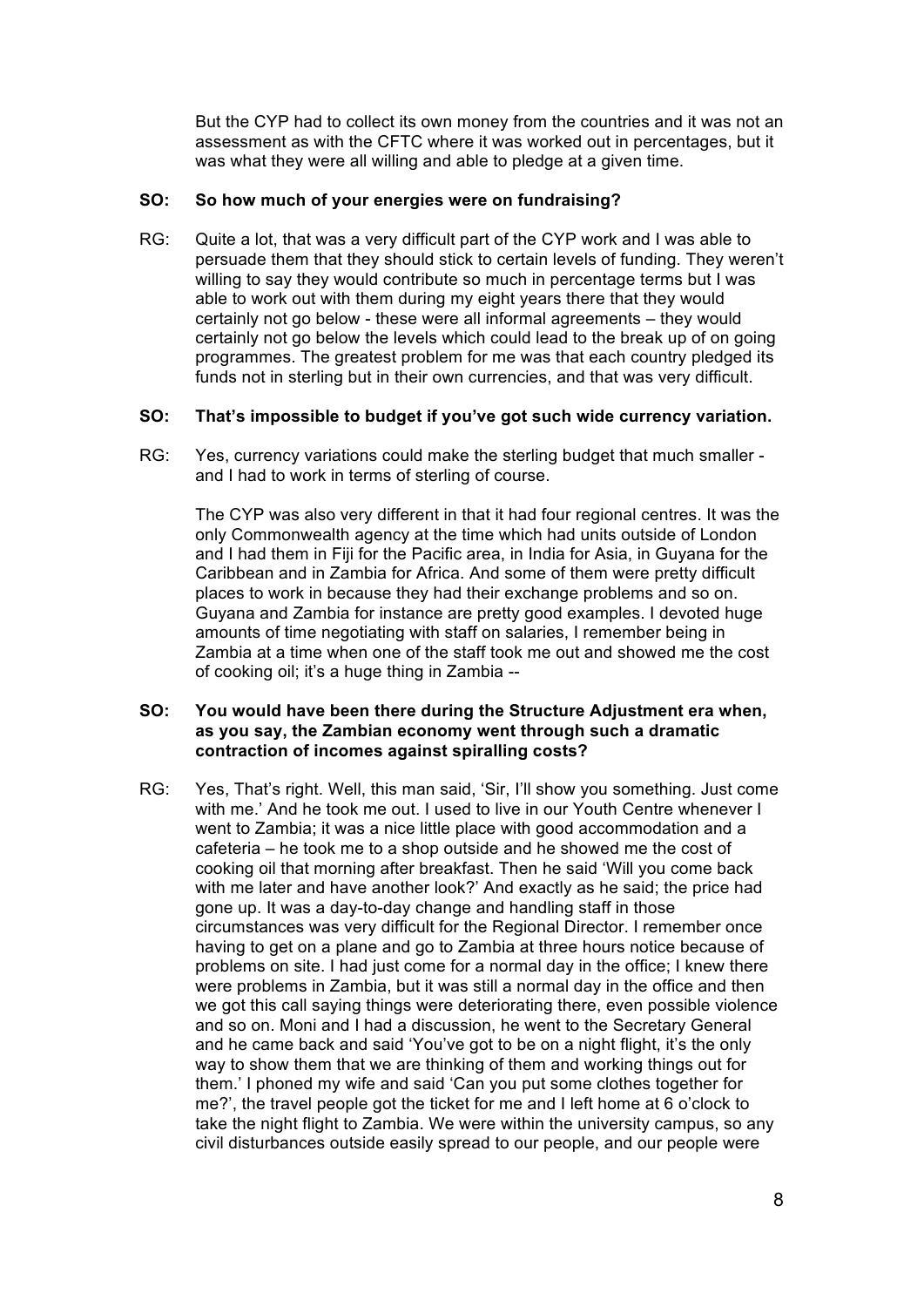not in a good frame of mind then. The story of the cooking oil illustrates the difficulties people had in simply maintaining their families at that time.

### **SO: Yes, absolutely. If you were based in Zambia on the university campus, what was the principal focus of CYP activity there?**

RG: Each of our centres used to run a major training course in Youth and Development with a Diploma issued at the end of it. Some of the Diplomas we co-ordinated with neighbouring universities and I think in Zambia, unless my memory fails me, it was issued under the auspices of the CYP as well as of the University of Zambia. We tried to work out, and I think we succeeded finally, in doing a similar thing with the University of Punjab in India where we were based in Chandigarh, neighbouring the University.

### **SO: And you did it with the University of South Pacific in Fiji?**

RG: With the University of the South Pacific in Fiji too. Guyana was a different matter, Guyana was almost divorced from the rest of the Caribbean and the Commonwealth at that time because of their own problems. But the Guyana people were exceedingly helpful to us in maintaining our office and people there. But the point I'm making is that in all these countries, except perhaps India, had all sorts of problems with exchange, culminating in such situations as the kind of problem that finally erupted in Fiji and so on. One of the most demanding things for me – if that's the word - was being woken up at any hour of the night, as you can see from the time zones in these different places and telephone systems being what they were at that time.

### **SO: Constant telephone calls too.**

RG: Yes they had to phone me whenever they could get through on the line.

#### **SO: So was the CYP in Fiji caught up in the double coup in 1987?**

RG: Yes and then again in Fiji and I think in problems in the Solomon Islands, but those were after my time.

#### **SO: So they would be particularly vulnerable but susceptible to student activism, and its repression by the authorities?**

RG: True enough. There was another sort of problem I once had to face in Fiji and again it was a call in the middle of the night from a neighbour of one of my staff. I had selected this member of staff, who was gay, but I selected him because of his good reputation for youth work. Various people were taking objection to his being on our staff and so close to the campus and so on at the university. Remember this was 20 odd years ago.

### **SO: I lived in Fiji in the late 70s, but I don't remember that sort of homophobia and stigmatisation.**

RG: I don't know that my colleague had given any cause for concern or anything like that, but you know, but it might have been a worry – especially in the context of that time involving children and so on and so forth. But I explained to the person concerned that, I said we will not have interference in the selection simply on the basis that the man was gay --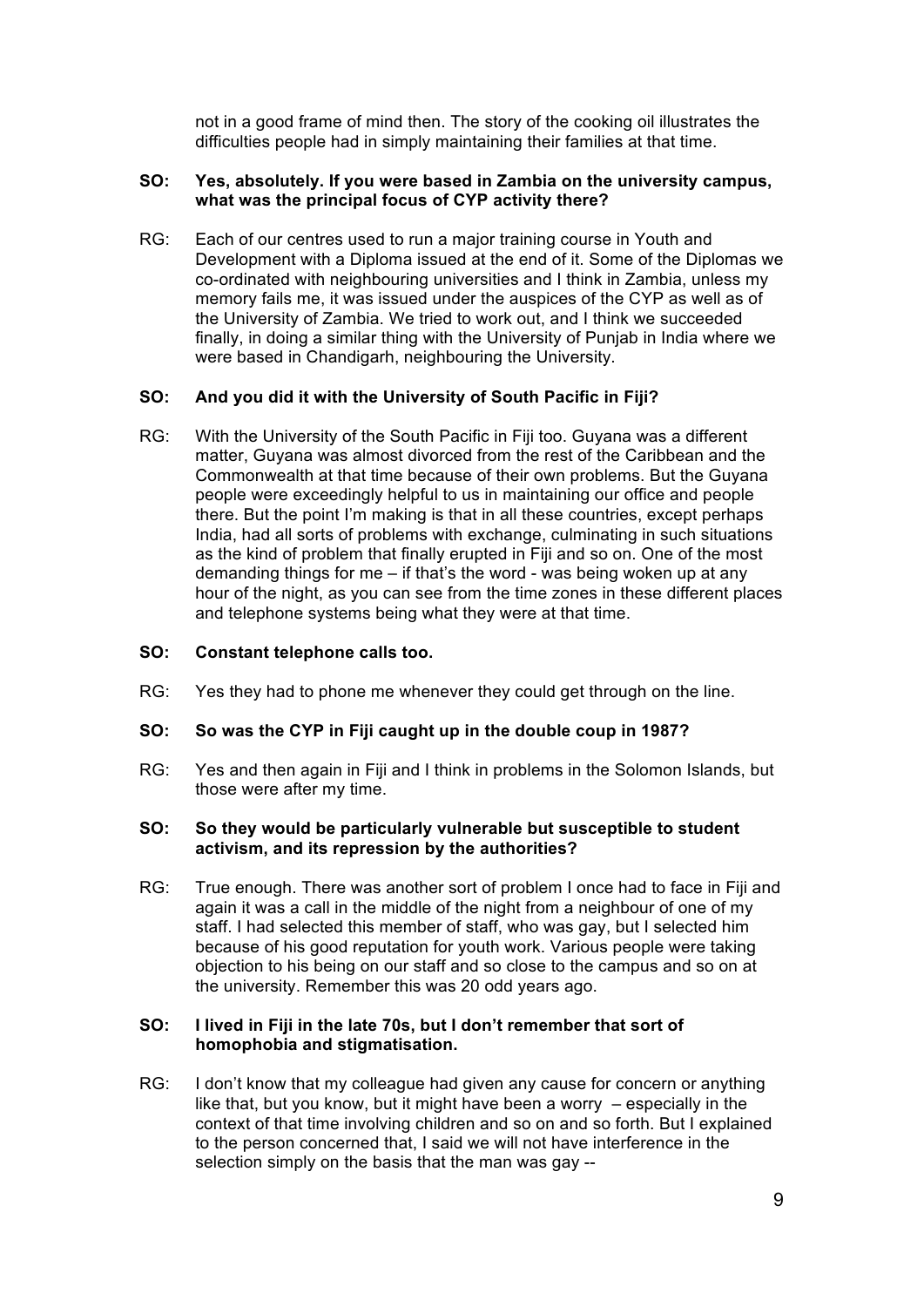### **SO: Absolutely. Sexual preference is not an issue.**

RG: And that this is something that would have to be sorted out locally. I said I would speak to my regional Director on the ground there and tell him about it, that he had expressed concerns and that he would call on him and keep in touch with him – I'm happy to say that that was the end of that matter.

### **SO: Mr Gomez, was the CYP's programme of Diploma of Youth and Development run in conjunction with local tertiary education, or was it affiliated in any way with the emergence of the Commonwealth of Learning in Vancouver?**

RG: Not really, no. That was a completely separate entity and again with the Commonwealth of Learning, I think the same name that I mentioned earlier came up: Lewis Perinbam. I think he had some role in setting up the Commonwealth of Learning. I'm not sure whether he took up a post within it, as Chancellor or Vice-Chancellor but he was again a moving force in the Commonwealth of Learning.

### **SO: So at this particular point then, did you have the status of a Division of Youth Affairs?**

RG: Yes, it was in fact more than a Division; it was a semi-autonomous Division of the Secretariat, because I was not dependent for funds on the Secretariat. There was a Memorandum of Understanding, which made me responsible to the Secretary General, as any other Division would be, for its governance.

### **SO: And how much institutional importance was attached to your Division, because I do know that the Human Rights Unit was not given the status of a Division?**

RG: The Divisions that I've been involved with were not, in broad Secretariat terms, institutionally important in terms of the primary Commonwealth concerns of the time. If you look at it, the Secretariat really has two important areas where the focus is permanently on – political affairs and economic affairs. You could say that a third one was the CFTC at the time that I was there because of the project work that they would coordinate and fund. Most of the other Divisions were of less importance but again something of great encouragement to me working with the Secretariat was that, while we weren't regularly going in and coming out of the Secretary General's office, as the Director of these two Divisions or the head of the CFTC would be doing, Sonny Ramphal certainly knew what was happening.

He was also absolutely astute, and had a quality which I have hardly seen in anyone else, in knowing about the interests of all of his staff and he would keep in touch with them as necessary. I remember my very first extension of post - I had come on a two-year contract in the first instance and having served for the two years, I would have been very happy to serve for another three. Three years was the standard contract length after the first 2 years which were on a kind of probationary basis. And the way that extension was offered to me gave me a great insight into how Sonny Ramphal handled his staff. He met me at some social occasion (someone's departure or some party in the Secretariat) and he took me aside and he said 'Raja, do you think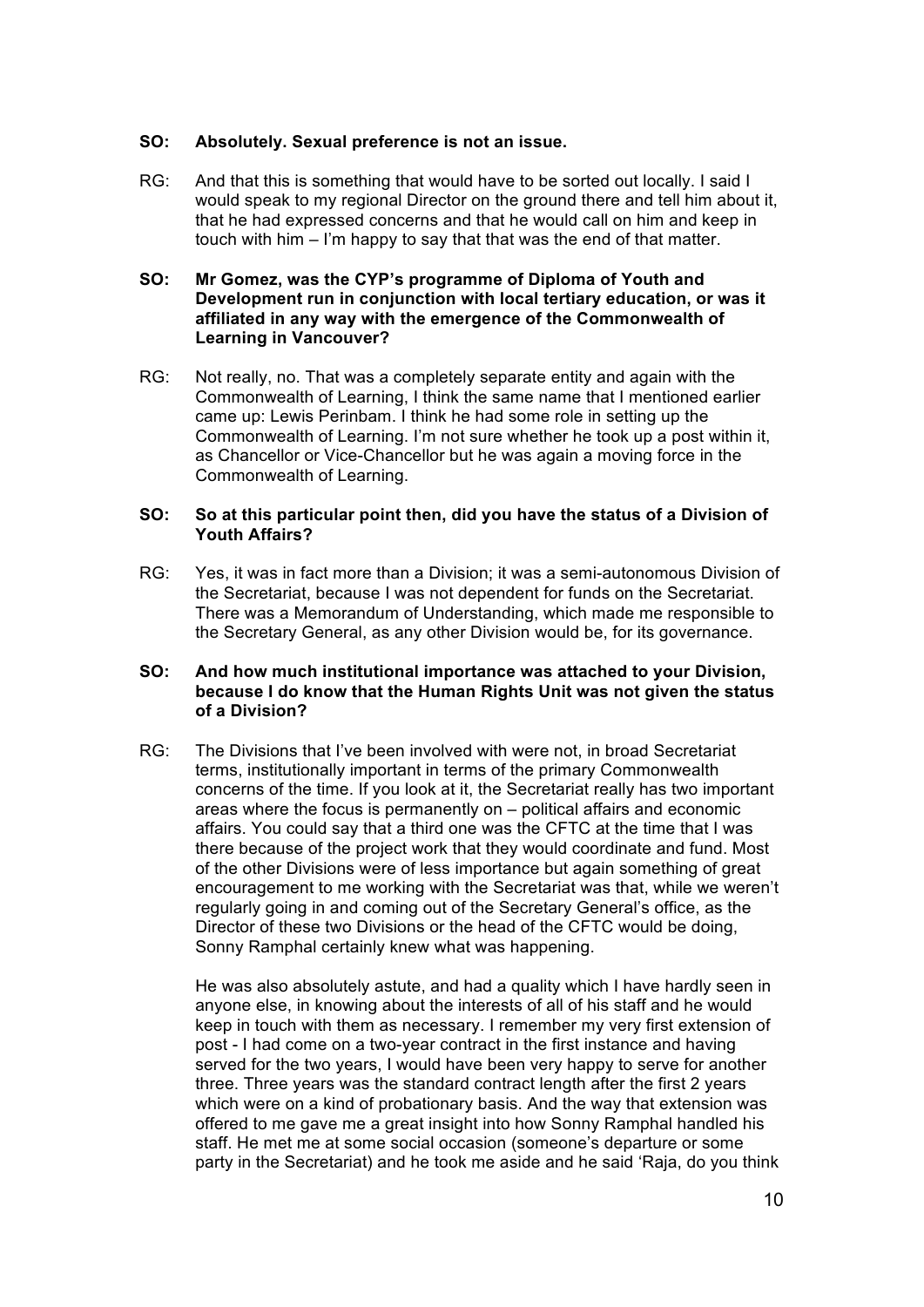you could stay with us for another three years?' The way that he put it to me was as if I was doing him the greatest favour on earth.

### **SO: Quite the politician?**

RG: He knew exactly how to handle people. As you said, quite the politician, yes certainly, the consummate politician, but it was a bit more than that. He was keeping in touch with all our interests and our problems and so on as human beings.

### **SO: Astute man management?**

RG: Astute man management as well, keeping sight of things. He was very, very good at that and he knew what all his senior staff were doing.

### **SO: While you were Director of the Commonwealth Youth Programme you were also Chair of the Human Resources Development Group in '78?**

RG: Yes - the Human Resources Group consisted of all the groups that worked with Moni Malhoutra at the time, which happened to be able to be described as a Human Resource Development Group. Then I think there were six Divisions all together: Education then under Peter Williams; Health under Kihumbu Thairu of Kenya; Women and Gender under Dorian Wilson-Smillie; José Furtado was in charge of the Science Council which again, had a certain autonomy but not to the same extent as the CYP. The sixth was Education and Training under Peter Snelson.

 We took turns chairing HRDG for six months each, so we used to just switch Chairs around and so I ended up as Chair of it for a brief period. We had an excellent Secretary, Steve Packer, who served HRDG in addition to his own work as a Chief Project Officer in his parent division.

### **SO: So what institutional or administrative oversight did Moni Malhoutra have for this particular group?**

RG: Do you know Moni? If you know Moni then you would know that his administrative oversight is absolutely total, 100%. But I think he used to find it very difficult to delegate.

#### **SO: His style was micro management?**

RG: Micro management, yes. He was a micro manager; it was very difficult for the Directors particularly as he had a remarkable brain. He could take in huge amounts of data, he was an absolutely brilliant man, no waffling with him; if you were saying something doubtful, he would just cut through it like a knife through butter.

#### **SO: But he could be quite abrasive?**

RG: He should have been a Deputy Secretary General but I think some of those personal qualities worked against him. There was a lot of canvassing that went on against him. One of the people who knew how to handle Moni was Sonny Ramphal; he got the best out of Moni.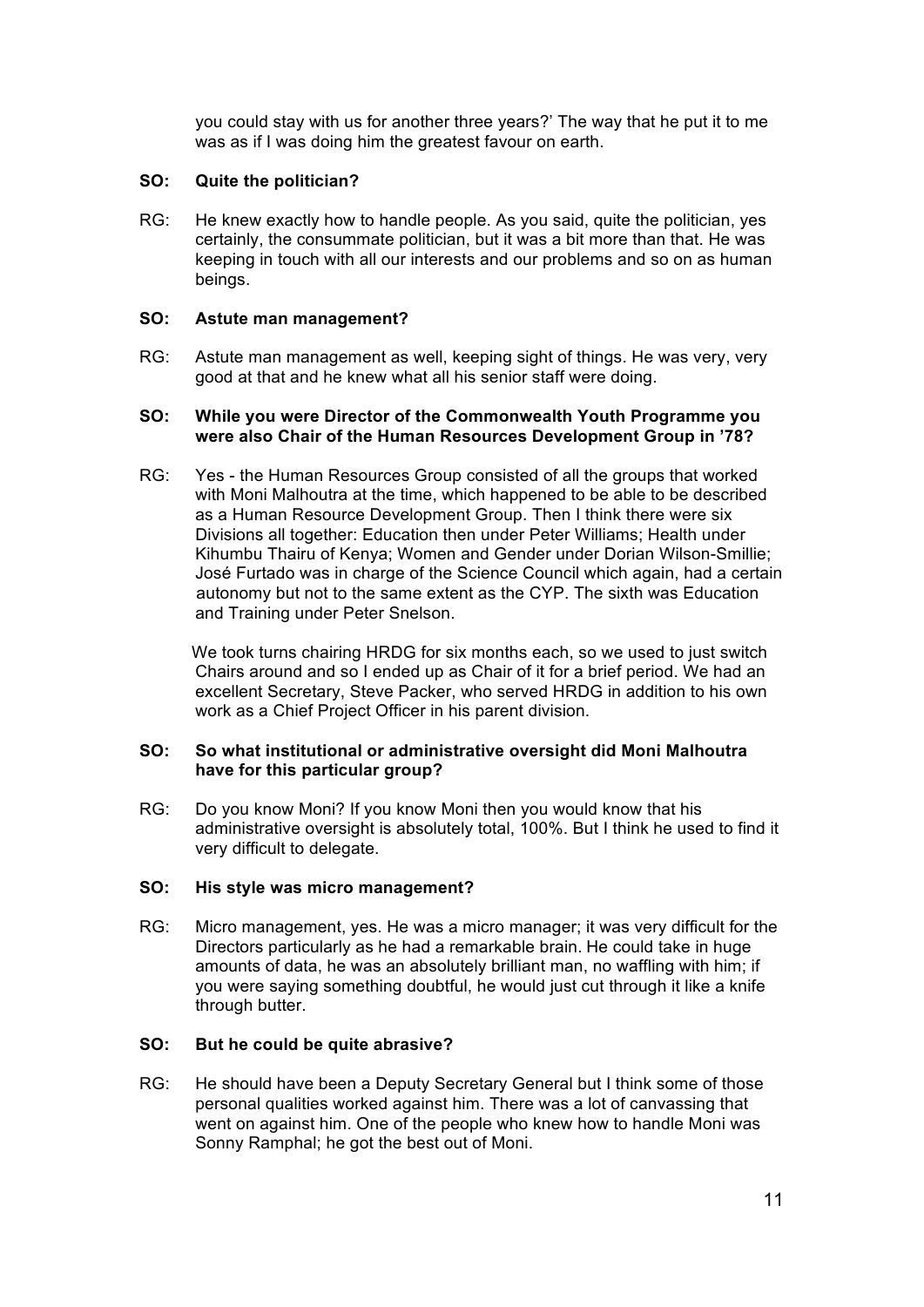### **SO: Moni had been his particular recruit from Mrs Gandhi's office, so I think he was part of Sonny's inner 'kitchen cabinet'.**

RG: Yes, he came in as one of two Assistant Directors in the SG's Office – well there were two people at Assistant Director Level who were called Special Advisers. I remember it was Moni who fixed up my appointment in Colombo to meet Sonny Ramphal. At the time he was still an Assistant Director. But Sonny then appointed him to be Director of the SG's Office and later he became Director of Political Affairs and finally went up as Assistant Secretary General.

### **SO: You say that for part of your stint at the Secretariat you were both in charge of the CYP and also the Applied Studies Programme between '85 to '87.**

RG: Something like '85 to '87, I must check that but it was somewhere in that period for about one and a half years I was both, maybe a bit less than one and a half years. I continued in the CYP for 8 years from '84 to '92.

### **SO: What was your particular viewpoint then of transition from Sonny Ramphal as Secretary General to Chief Emeka?**

RG: With Sonny Ramphal going I think various countries thought it was time to start reducing the power of the Secretariat. Sonny had become a very important player on the international stage - so important that they ensured that he didn't become UN Secretary General! He would have been far too activist for most countries as the UN Secretary General.

### **SO: You've got to keep it 'comfortable'?**

- RG: Yes. And I think that feeling was also shared by some of the Commonwealth countries, as far as I'm concerned for entirely the wrong reasons.
- **SO: Were you aware which particular Commonwealth countries would have been antagonistic to the idea of him becoming UN Secretary General? I just wondered if that sense percolated through the Secretariat.**
- RG: I think a lot of us in the Secretariat were pretty sure that he wouldn't get the job.

### **SO: I do know by the end of his term as Secretary General that the relationship to Marlborough House and the British Government had become extremely fractious.**

RG: Yes and I think a country that had been very concerned about his becoming UN Secretary General had been the United States, and they would have leaned very heavily on the UK. And they would have known that the relationship was taking a fractious turn and they would have made use of that I'm sure. So this country could have been one of them, but it's not one of those things that I could say I have looked into and could put my finger on to the extent that I could name countries. But certainly from that point on, not just Sonny but I think various countries had decided that the Commonwealth should not be as strong as it was under him. And one way of doing that was to reduce the money and the pressure on the CFTC that started building up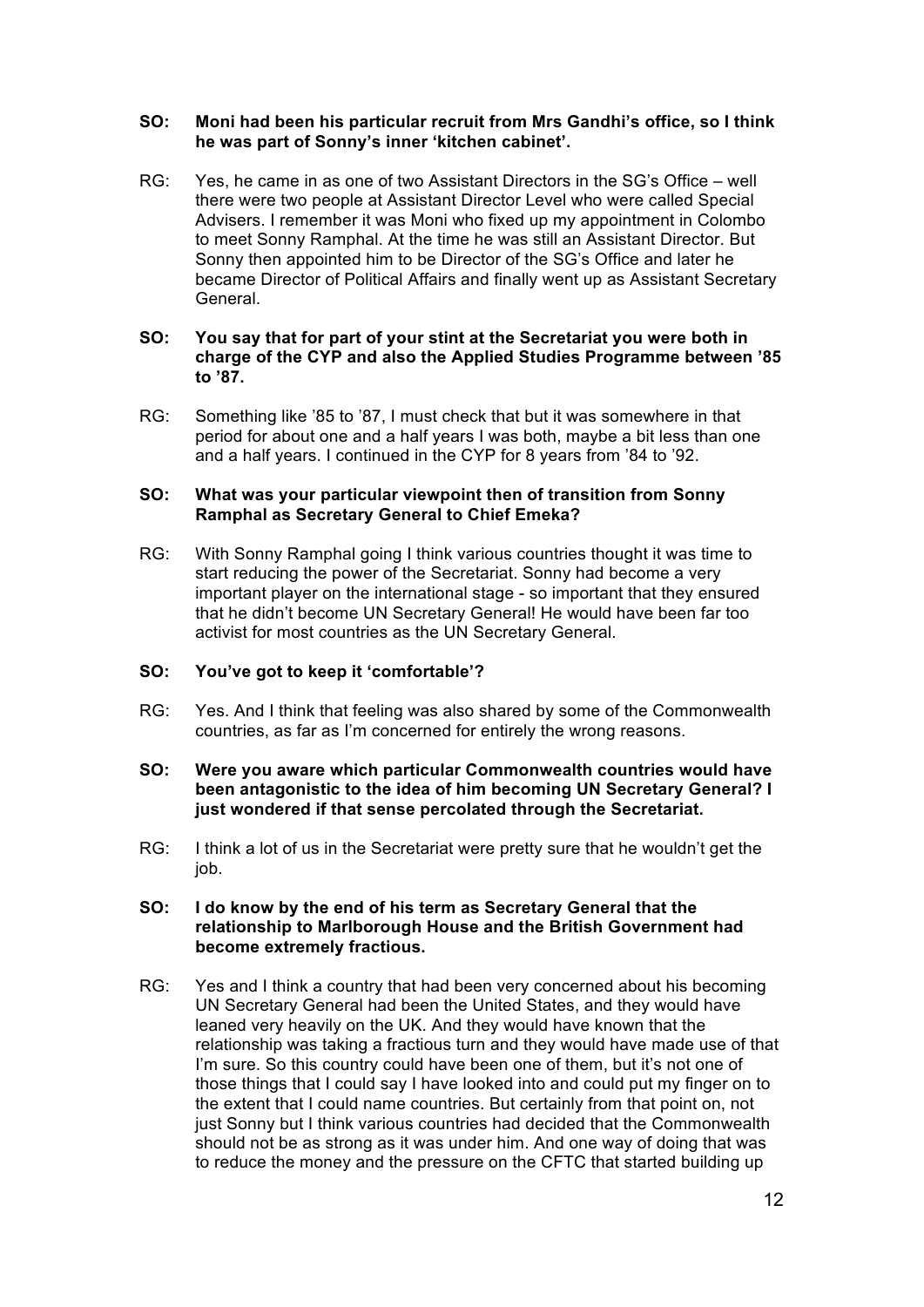from that point on. Chief Emeka clearly had to agree to all sorts of cuts and various devices to keep the place going.

### **SO: So a real restructuring?**

RG: Oh yes, but from that point onwards, as far as I'm concerned the Secretariat has been on a downward path financially and that usually has consequences overall. The glory days were gone and also such things that had helped Sonny to maintain the Secretariat at the prominent level that it had attained internationally no longer existed: I mean the two Southern African problems, South Africa and Zimbabwe.

### **SO: These gave him moral energy and purpose?**

RG: Oh yes, and they were great focal points for Commonwealth energies and that no one could complain about. We've not had anything of that sort since.

### **SO: No convenient opponents?**

- RG: Yes. Well, I suppose Fiji would have been one of them, but if you look at the scene since then there's been nothing of that sort in which the Secretariat could make its name. Don McKinnon sorted out things between Papua New Guinea and the Solomon Islands and so on and so forth from there. With all respect to those countries they were really very small regional or sub-regional problems, not the planet-engaging interests that we associate with Zimbabwe and South Africa. So the Secretaries General have not had that same amount of opportunity either, in fairness to them. CMAG, for instance, I think is a case in point. CMAG was set up to ensure that Commonwealth countries follow Commonwealth values, or observe Commonwealth values, but what are those values? CMAG, as far I know, has only been able to be effective when a country has done something which required it to leave the Commonwealth, like having Guyana coming in for another coup or something; or Fiji or Pakistan and so on. But hardly anything else.
- **SO: So despite the 2003 Latimer House Principles, the Commonwealth is still a collaborative and not a coercive organisation? Despite CMAG, it doesn't have political leverage as it isn't able to exert restrictions in quite the same way as perhaps the United Nations? It can't use economic or diplomatic sanctions.**
- RG: Certain countries in the Commonwealth can use economic and diplomatic sanctions for various reasons.

#### **SO: Individual countries, yes, but I was thinking as an organisation as a whole?**

RG: As an organisation as a whole and in any way using them would be contrary to another Commonwealth principle that is observed, I mean the principle of consensus. When you speak about consensus you are talking about getting things done, pushing the positives rather than suppressing the negatives. The current Sri Lanka situation and the hosting of CHOGM, I think is a case in point where, as I was speaking to you earlier, I would like to see the positives being pushed rather than possible negatives being spoken about to the extent that they are.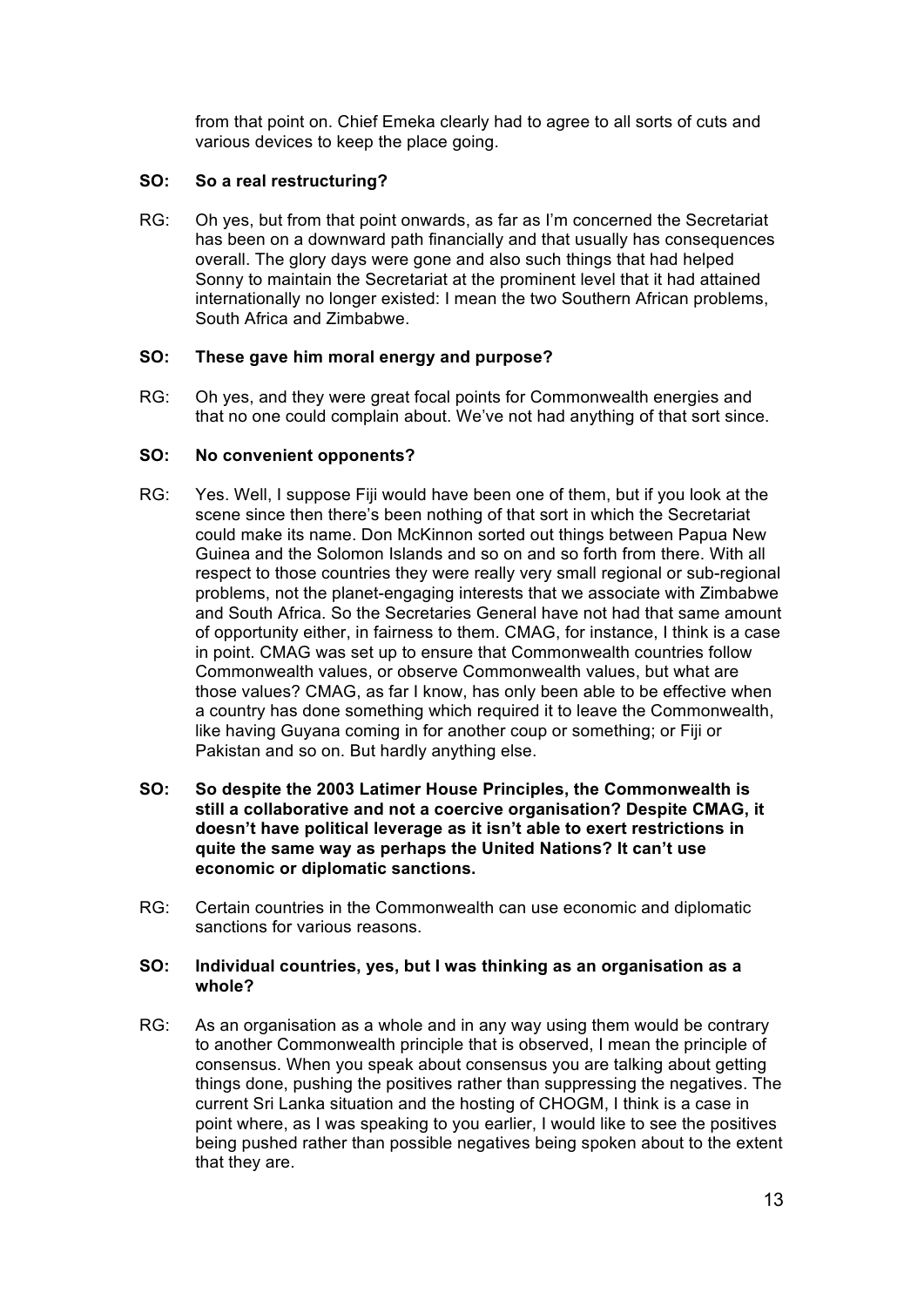- **SO: Just going back to points of transition between SGs: what was your personal viewpoint of the transition from Sonny Ramphal's tenure as Secretary General to Emeka? How swiftly did new organisational practices, a new ethos, new attitudes start to manifest themselves?**
- RG: I don't really know, I wasn't there long enough for that. I left in '92 so I was there I think sufficient to see the pressures that were coming on Emeka but I didn't see them actually in operation. I only read about them and heard about them from colleagues and so on, but I wasn't part of the receiving end at that stage.
- **SO: Also in terms of transition: this was also the time of transition of South Africa towards black majority rule. I was just wondering were you a part of, or were you privy to any of the Commonwealth's varied contributions in that process of transition. Your former ComSec colleague, Carl Wright was helping to run workshops in Harare to help the ANC to work out its policy strategies. I know that Chief Emeka went down from the Harare CHOGM to South Africa to see in what ways the Commonwealth could support transition.**
- RG: Again by '94 I had left the Secretariat but I was involved with South Africa in another way because I had joined the Commonwealth Parliamentary Association and we tried to help with the parliamentary systems. So I did get involved with the South African Parliament in some of their problems and changes and so on. It all went quite smoothly, quite well. But I remember the problems that some of the white South African officials thought they could have when coming to Commonwealth meetings and it was interesting to see the relief in their eyes when they found that all the black countries of Africa were lining up to shake hands with them rather than showing the hostility that they were expecting. In fact one of them told me exactly that at the end of the first seminar I ran for them.

### **SO: I do know that the Commonwealth's contribution in terms of expertise and facilitation are really understudied areas of the Secretariat's activity. Moses Anafu effectively became known as 'Mr Africa'.**

- RG: Yes, there was a lot of that going on to which I was not privy really. I wouldn't be able to expand too much on this. But the contacts kept going for a long time. One of those which I was involved in from that period in the Youth Programme was the third Southern African country that I haven't mentioned; that's Namibia. The UN had a training centre in Zambia for young Namibians who were exiles and the Director of that was a man whose name later became famous, Hage Geingob. He became the first Prime Minister. I coordinated with him in providing some assistance on the development front for his programme and I also managed to pass off some bits of technical assistance through the Zambian process to him as they were always in need of help. But the Namibian exercise was again a different type from either Zimbabwe or South Africa; it went off comparatively smoothly once they'd sorted out their internal problems.
- **SO: Yes, the role of the Contact Group and the enormous wealth of international goodwill in supporting Namibia through its transition in '90- '91. Was the Commonwealth Youth Programme also closely tied up**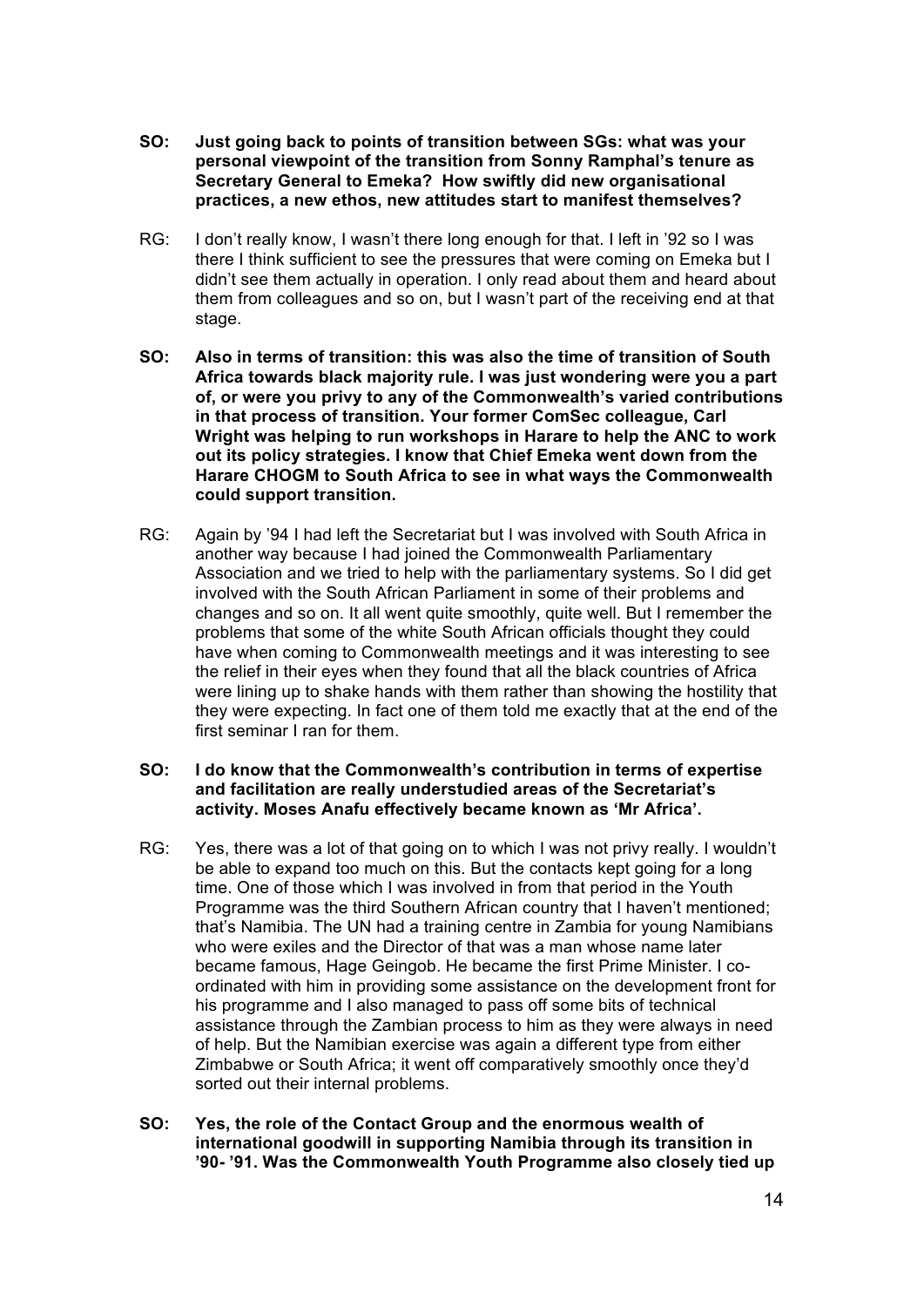### **with Commonwealth scholarships in the UK and opportunities for Commonwealth students to come and study in this particular country?**

RG: No, that would have been within the CFTC's Education and Training Programme.

### **SO: I just wondered if there was any collaboration.**

RG: No, we used to arrange within the CYP funding for people from different continents to go through our Youth Development courses in the other places if they wanted to see how things were going. For instance, we might have an Australian attending a course in Africa and so on; so there was that kind of connection but it was in relation to the Diploma programme in Youth and Development. We did various other things in my time. We created, for instance, a Commonwealth Youth Service Awards Scheme to recognise youth projects of quality at each of our centres which were funded through each of our centres and we used to make them an award at the end of it. The programme is still going on, I notice, under a different name. I noticed on the internet that they have just made three awards in the last week or something like that. One of them I was happy to see was to Sri Lanka.

There were two particular CYP projects you might like to hear about. One used the concept of microfinance: we didn't use the word at that time but that was what it was. We used to give small loans to, say, young fishermen in Mauritius (as Joe Massallay, our African Regional Director did) for them to buy a boat on the basis that with part of their profits from their fishing they would pay us back in instalments; if they didn't pay it back, there were really no sanctions that we could apply. It was an act of faith, but it was an act of faith on the other side too; they were very, very proud to come back and pay us bits and pieces from time to time, to say 'Right we've done it and thank you very much for letting us do it.'

Another project was in India, this was not micro-financing, this was a completely different kind of thing. In Kerala, the most literate Indian state, our Regional Director, Devendra Agochiya, identified one of the places there which were about 90% literate, which is exceedingly high. And on looking into it he found that the people who were keeping the percentage down from going to 100 were the older people of course and he had a brilliant idea.

### **SO: Addressing adult literacy problems?**

RG: Yes, but who were to teach them? The answer that was developed was to use the children and young people. We got the young people to train their parents to read, to write and to handle numbers and the programme was to end in a way that we had not foreseen. It was to end in tears, tears of joy, the emotions were so great, the parents realising their children were able to teach them and feeling so grateful that they have got their children educated, and the children feeling that they were giving something back to their parents, not taking from them. The parents were now able to then go to the shops with more confidence and buy requirements in the village shops that they'd never been able to do before. So that was the kind of project that the Youth Programme sometimes used to get involved in which were very important from the point of view of community development.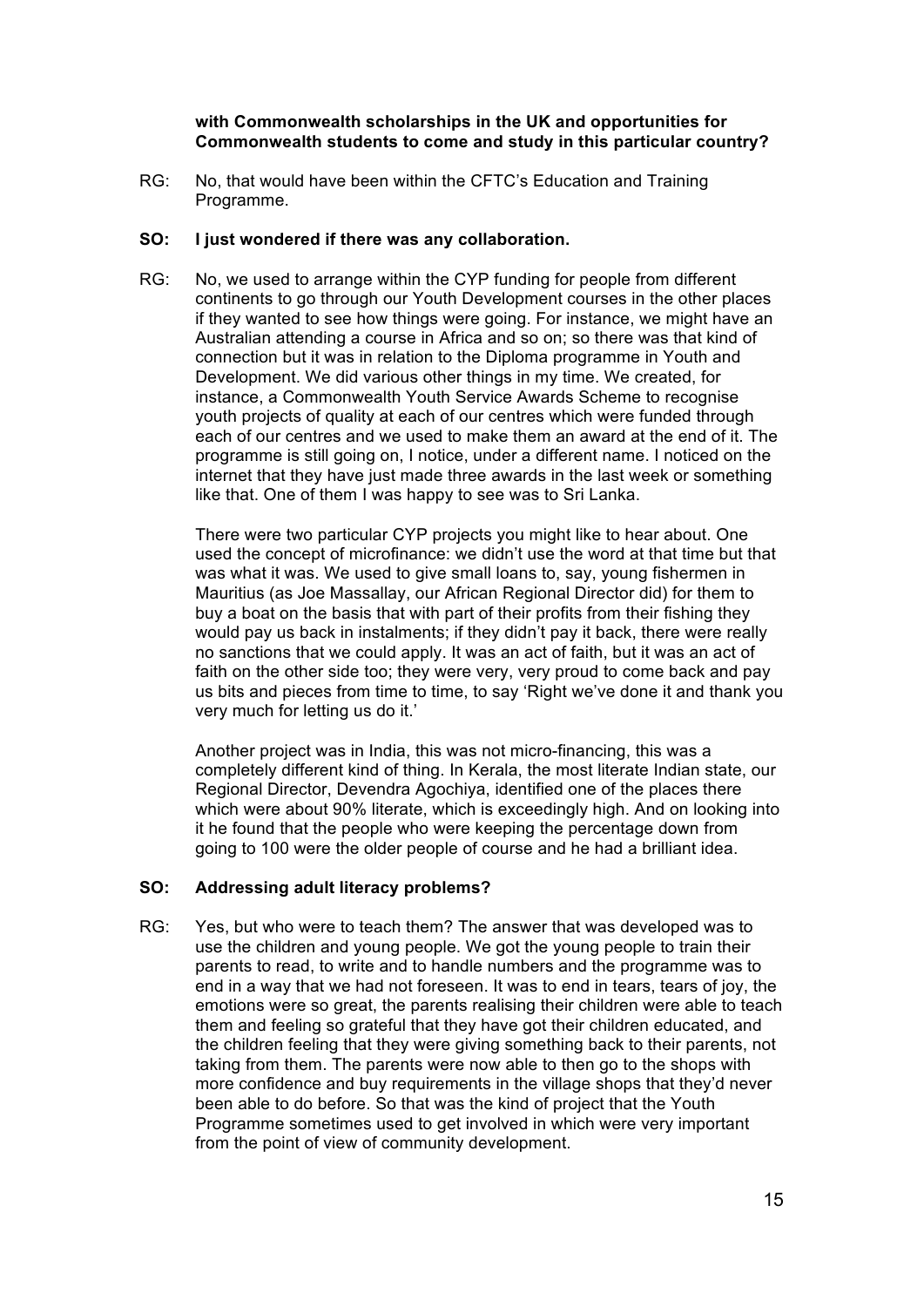### **SO: I'm very interested in this question of you trying microfinance as this is in the days before Muhammad Yunus.**

RG: Yes, long before microfinance was spoken of as microfinance. When these young people came asking for money for the boats and so on, the Regional Director had to tell them that there was no way that he could afford to give money to buy a boat, but he could help them to go some way towards it. And from that it went on to various other projects like small scale domestic sewing schemes with groups of young girls getting together and buying a sewing machine or two and producing things for their community, selling them. And then the one machine became two and three and so it went.

### **SO: So what was the cross-fertilisation between CFTC and what was then the British Overseas Development Administration (ODA)? Was there close collaboration?**

RG: There was collaboration yes, and there was cross-fertilisation. I think people like Peter Snelson would often get in touch with their counterparts in what is now DFID and say, 'Look there's this kind of thing that has come up, would you be interested in it? We don't have the money for it.' Not just DFID probably but with CIDA in Canada and the Australians and the New Zealanders as well.

### **SO: Did you yourself in your headship of these two Divisions have close collaboration with British civil servants, or not?**

- RG: Oh yes, very close. For instance, the overall policy and governance of the Youth Programme was in the hands of an entity called the Commonwealth Youth Affairs Council, which consisted of Commonwealth Youth Ministers. And one of the things I did, just to drag you away briefly from your question, was I managed to get a young person on to the Youth Affairs Council. The Council accepted that they should also have one young person from somewhere at the table at the same level as the Ministers, but able to speak for youth in general, coming from anywhere in the Commonwealth, and we left it to the young people to choose their representative. The Youth Affairs Council was the body that told the Director of CYP 'This is the kind of thing that we need done. This is your programme for the next two years.' Of course I was preparing programme options for them, then there was the budget as well as the programmes, and they would approve it. But yes, there was very close collaboration with governmental organisations. And we also encouraged what was called South-South cooperation.
- **SO: You left the Secretariat in 1992 but your continuing association with the Commonwealth Parliamentary Association mean you have maintained your linkages there. Were you part of any other Commonwealth Observer Groups?**
- RG: There were two that I was involved in. One was Zimbabwe in 1980 --

### **SO: That's the one you've mentioned earlier. I just wondered if there were any others?**

RG: Yes the other was Uganda, a few months after that, in December 1980 after the Amin period and that was another very difficult observer group. That was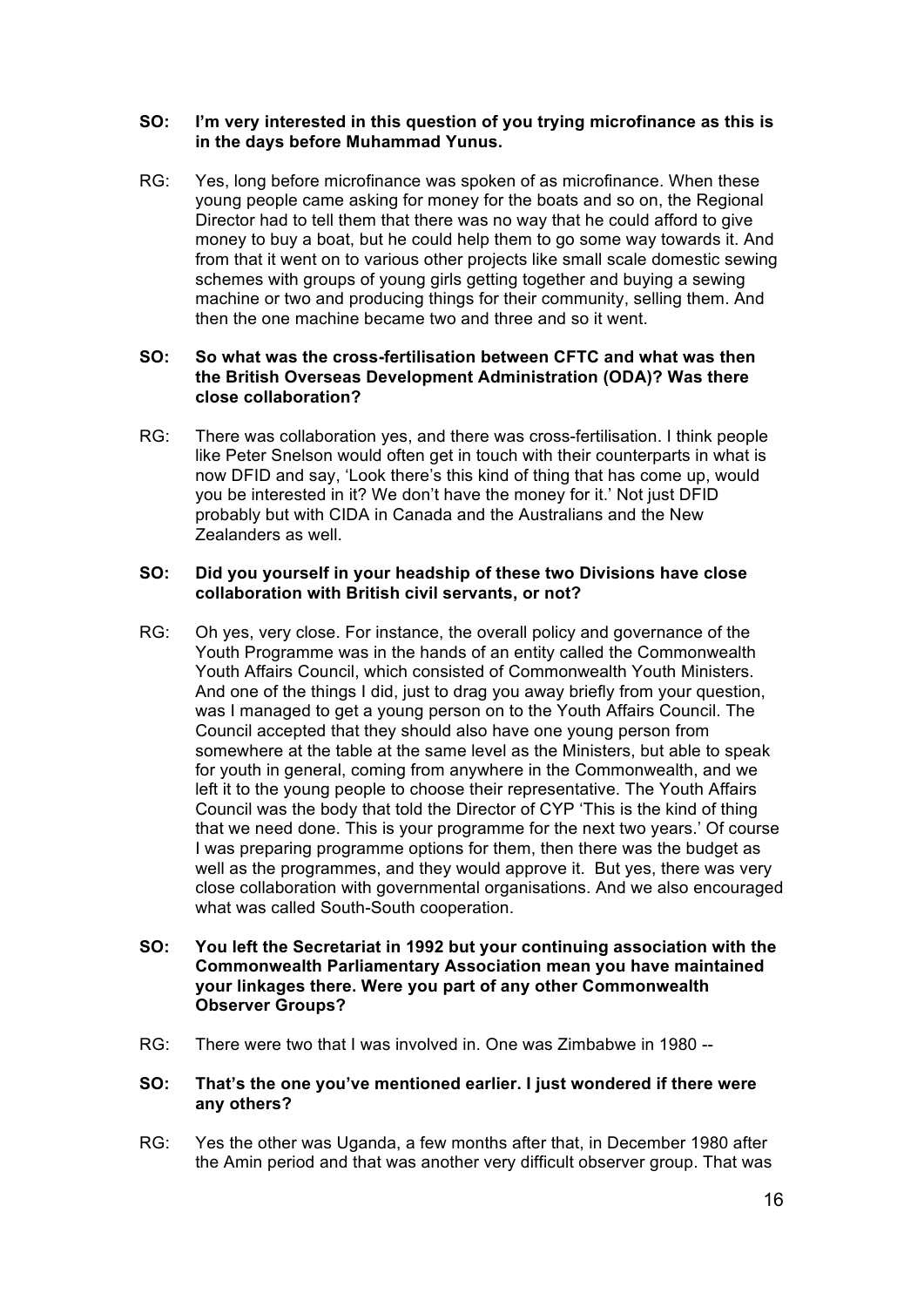one in which we had soldiers firing in to our hotel. And we have a tape of the shots being fired and various people talking and saying silly things to each other – shall we get under tables and that type of thing you say to each other in situations that you would have never met before.

- **SO: I know from going through the files at the Secretariat that the hope was that with the Commonwealth election observers' success in Zimbabwe that this could be replicated in Uganda. This was at the invitation of the Ugandan Government, but it seems to have been a remarkably fraught situation with the contestation between the four political parties, fragile peace across the country, and tensions within the military. Was police provision of security adequate?**
- RG: It was. The Ugandan one was much, much more difficult. In fact we pulled out and left just a core set of people there for the end of it. It was very difficult and an almost impossible situation. The Elections Commissioner was in grave danger; he wanted to flee the country. He wanted our assistance to flee the country which we couldn't give him, as it would have seriously affected our impartiality. He finally came over to England after everything was over, but it was a very difficult situation, a very unsatisfactory situation.
- **SO: Was it principally because there weren't sufficient conditions of peace and security in the wider country? I know that there were problems with transport, in accessing and surveying the election arrangements so that the area that you were being obliged to cover was particularly large, as well as the circumstances of coming out of long conflict?**
- RG: You're absolutely right, yes; it was a much wider area that we had to cover, areas where we had no experience of working in previously. I remember I was in Uganda, I was with a team in the centre; I was coordinating a unit outside and I remember some of our colleagues in Goma phoning us and telling us we're in great trouble and it looks like they're going to fire on us. And we couldn't give any advice; we just didn't know what to say. It was very difficult there.
- **SO: As a historian, I'm particularly struck by the energy and focus that was directed at Zimbabwean multi-party elections which themselves were hugely fraught. Christopher Soames, the Governor, was under enormous pressure from all sides - the international community, from inside, from the Rhodesians, from the South Africans. I've written on how he and his team managed to pull it off: it was 'good enough'. But I know that he was assisted by a particular team of former British colonial officials. I don't know whether the election commission in Uganda had the same capacity in addition, as you say, to the election monitoring reports.**
- RG: Not at all.

### **SO: So resources were spread remarkably thin?**

RG: Oh yes - their resources were more or less non-existent after Amin's time, after everything he had been doing. They had to set it up almost afresh with people who knew something about what elections meant.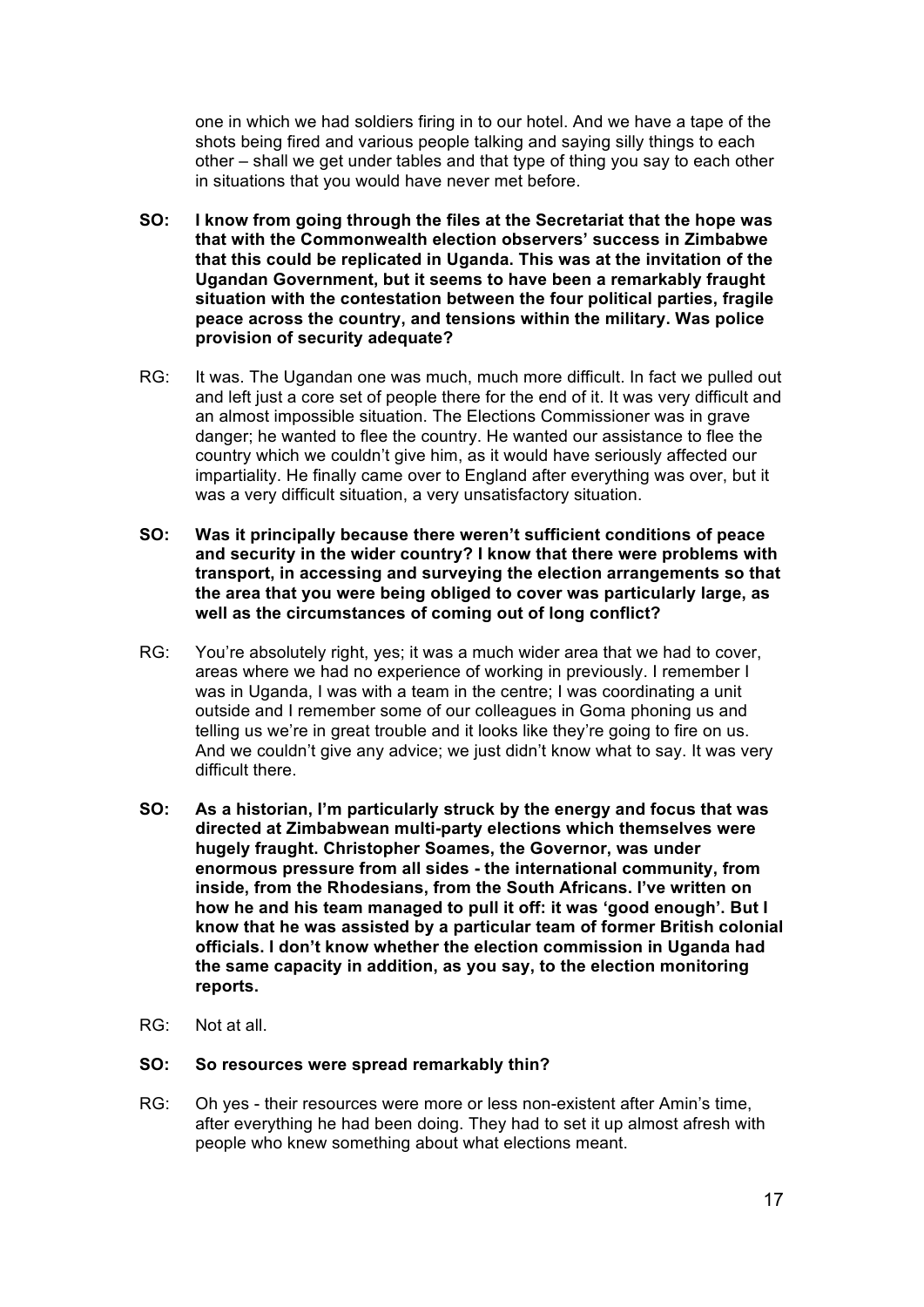- **SO: Mr Gomez, do you think that the difficulties surrounding the Ugandan Observer Mission was part of the reason why the Commonwealth didn't replicate electoral observer missions until Chief Emeka revived it in the 1990s? In that decade there were about 22 election observer missions. I'm particularly struck by that lull between Uganda and the COGs of the 90s.**
- RG: Well, it was not only a lull. I think operations were at quite a different level. We put in resources into Zimbabwe and into Uganda which we just would not have been able to do on a continuing basis. The later operations have been much smaller. Teams of five or six people with two or three officials often going on a little bit ahead preparing the ground, coming off 2 days afterwards after putting out a basic note and then saying their report will follow. But the Ugandan and Zimbabwean exercises were much more complex, much more resource utilising than we can afford to run now. There was another interesting event that took place in Zimbabwe which I must tell you about. In the area that I was working we had helicopters coming in and dropping leaflets, helicopters coming in from South Africa and I complained to the elections people – not the British elections people, I mean the local provincial commissioner about this – and he gave me the answer he expected, 'How could I know they came from above? They could have been spread by people on the ground.' So I said 'What have I got to do to prove, or anyone to prove, that they came from the skies and therefore they were not authorised because flights should not be taking place at that time?' He said they'd have to be caught before they touched the ground.

# **SO: (Laughs)**

RG: It was a challenge I could not ignore. The next time I heard a helicopter, my colleague Dominic Sankey and I ran out. We raced underneath, pulled out one in the hand as it fell, ran to the provincial commissioner and said we are ready to swear that this came from the skies and he believed us (laughs). It was amusing, but it was a challenge we had to accept!

### **SO: I'm sorry: the image that conjures up is really very comic!**

RG: Absolutely - that's why I told you the story! And we didn't prove in the end that it didn't touch the ground. But I wanted to have the moral right and conviction to say, yes this came from a plane. It's not from the ground and I think the way that my colleague and I said it, it really convinced the man and of course as the helicopter had gone in a few minutes; he didn't see the helicopter dropping papers.

 Another great experience I had, which was a rather frightening experience, was when I suddenly got a report from someone when I was in the hotel that there was a leg to be seen in a certain part of the town, just after a bomb had gone off. All that remained of the person was a leg. And the person who came to me was very proud to be able to tell me it was a white man's leg. The implication was clear: a white bomber had killed himself in the act. So of course I ran there, but when I reached there it was a black leg – someone had managed a substitution. I don't know from where they managed to get a black leg, but they'd substituted it for a white leg. But that was the kind of situation we had to handle.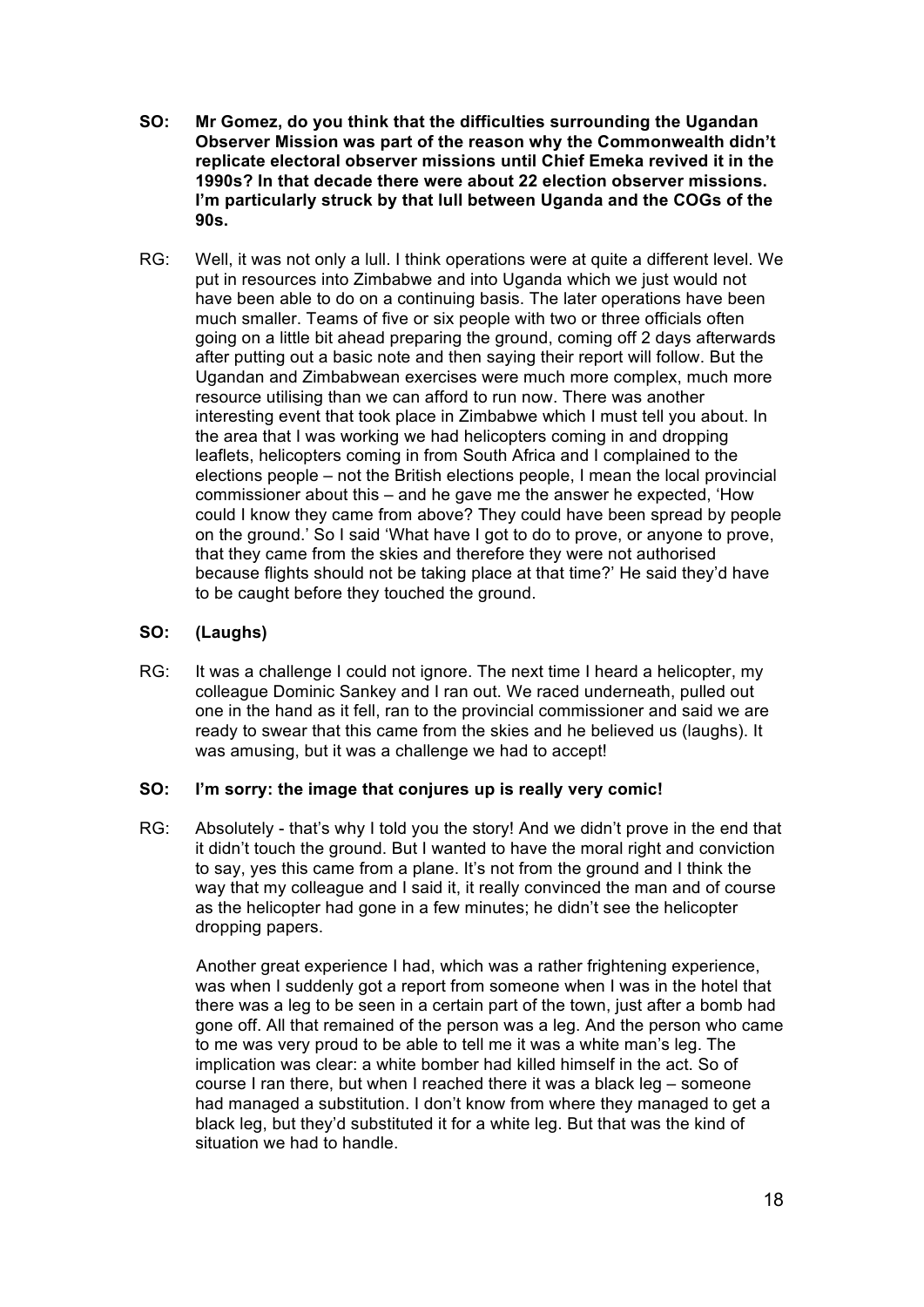### **SO: Oh, the dirty tricks that were going on in that 1980 Zimbabwe election.**

RG: The dirty tricks. Then the newspaper *Moto*, the Catholic newspaper that used to be published in Southern Africa.

## **SO: There was a fake copy, wasn't there, that was put out?**

RG: There was a fake copy and I have the original and the fake at home, somewhere in my archives.

### **SO: And then there was also the bombing of the Mambo opposition press offices in Gwelo?**

RG: Yes. One of the mistakes they made in the fake copy of *Moto* was that for 23rd February they put 32<sup>nd</sup> February, doing it so fast they got the digits wrong.

### **SO: Abuses on all sides.**

**In the Witness Seminar we are organising we're only going to have an hour and a half to weave together different peoples' narratives of the Secretariat in their particular time. What do you think will be particularly valuable from your point of view? Which themes should we stress to make sure that they are read in to the record, that I can get other witnesses to comment on, to make sure that each individual testimony genuinely interacts?**

RG: Right: well, in terms of commonality of themes I think one that you'll always have from everyone else is this business of the Commonwealth and its networking capacity. I think the Commonwealth as a network is key: a network which cannot be provided by the United Nations or the European Union or any other body that I can think of. And I think that's one of its greatest strengths and I'm not sure that it's being used to the extent that it could be used. It's a small organisation; it will continue to be a small organisation. I remember at one stage I used to give the statistic that the whole of Commonwealth expenditure for a year was the same as the United Nations was spending in Bosnia-Herzegovina in a day at one stage, at the worst time there. We will continue to be small financially. We have two economic giants, two of the G8s, but that's all. Australia and India of course will be added, the other two big players, in due course. We cannot do things in any other way except by processes of consensus and inter-country trust. This was one of the things that struck me when I went round countries, if when I said something they would just accept that I was telling the truth. I remember being asked intellectually testing questions but not from 'well I think you're passing a fast one on us' kind of way. I remember discussing this with one of the people in countries like Australia and as far apart as Australia, Mauritius and so on and I said, 'You've been very kind to me. I thought you'd give me a harder time.' and they said things like, 'No, with the Commonwealth we are more willing to take things as said; we wouldn't expect you to say things that we could later find were untrue.'

### **SO: So there's no suspicion of hidden agendas?**

RG: No, certainly not at that time. No, the hidden agenda concept did not exist.